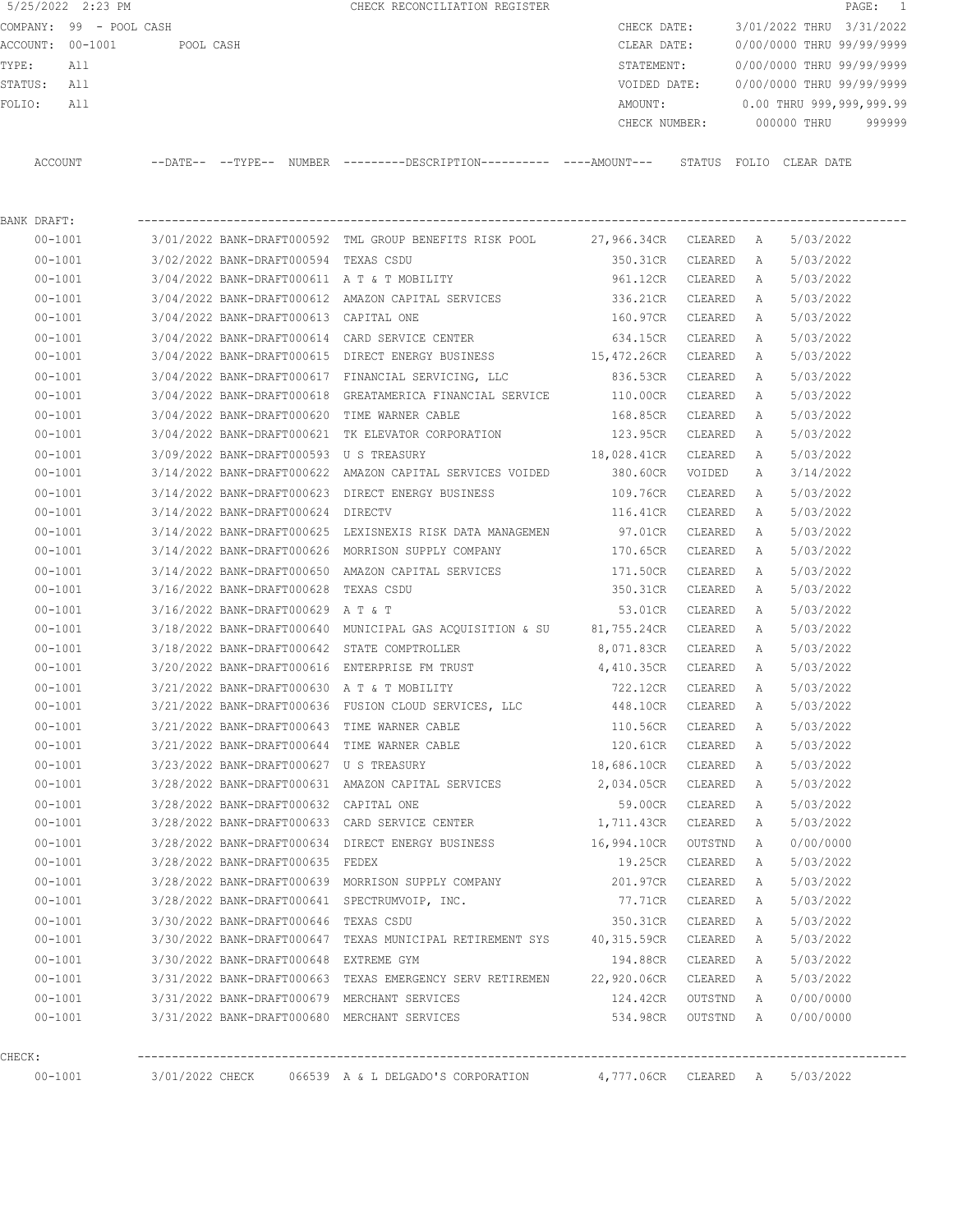5/25/2022 2:23 PM CHECK RECONCILIATION REGISTER PAGE: 2 COMPANY: 99 - POOL CASH CHECK DATE: 3/01/2022 THRU 3/31/2022 ACCOUNT: 00-1001 POOL CASH CLEAR DATE: 0/00/0000 THRU 99/99/9999 TYPE: All STATEMENT: 0/00/0000 THRU 99/99/9999 STATUS: All VOIDED DATE: 0/00/0000 THRU 99/99/9999 FOLIO: All AMOUNT: 0.00 THRU 999,999,999.99 CHECK NUMBER: 000000 THRU 999999 ACCOUNT --DATE-- --TYPE-- NUMBER ---------DESCRIPTION---------- ----AMOUNT--- STATUS FOLIO CLEAR DATE

CHECK: ----------------------------------------------------------------------------------------------------------------

 00-1001 3/01/2022 CHECK 066540 A L & M DO-IT BEST BUILDING SU 712.54CR CLEARED A 5/03/2022 00-1001 3/01/2022 CHECK 066541 VOID CHECK 0.00 CLEARED A 5/03/2022 00-1001 3/01/2022 CHECK 066542 ACCURATE UTILITY SUPPLY, LLC 238.68CR CLEARED A 5/03/2022 00-1001 3/01/2022 CHECK 066543 AUTOZONE - A Z COMMERCIAL 34.18CR CLEARED A 5/03/2022 00-1001 3/01/2022 CHECK 066544 B & D SERVICES, INC. 25,590.00CR CLEARED A 5/03/2022 00-1001 3/01/2022 CHECK 066545 BAKER & TAYLOR BOOKS 1,891.32CR CLEARED A 5/03/2022 00-1001 3/01/2022 CHECK 066546 VOID CHECK 0.00 CLEARED A 5/03/2022 00-1001 3/01/2022 CHECK 066547 BARCO MUNICIPAL PRODUCTS, INC. 2,050.29CR CLEARED A 5/03/2022 00-1001 3/01/2022 CHECK 066548 J. CORBY BRANDON 8,202.00CR CLEARED A 5/03/2022 00-1001 3/01/2022 CHECK 066549 BROOKSHIRE BROTHERS, LTD. 29.72CR CLEARED A 5/03/2022 00-1001 3/01/2022 CHECK 066550 BUTLER & LAND INC. 340.76CR CLEARED A 5/03/2022 00-1001 3/01/2022 CHECK 066551 CASCO INDUSTRIES, INC. 466.00CR CLEARED A 5/03/2022 00-1001 3/01/2022 CHECK 066552 COLUMBUS AUTO SUPPLY 9.95CR CLEARED A 5/03/2022 00-1001 3/01/2022 CHECK 066553 COLUMBUS BEARING & INDUSTRIAL 77.54CR CLEARED A 5/03/2022 00-1001 3/01/2022 CHECK 066554 COLUMBUS TIRE CENTER 110.53CR CLEARED A 5/03/2022 00-1001 3/01/2022 CHECK 066555 DELL MARKETING L.P. 1,065.70CR CLEARED A 5/03/2022 00-1001 3/01/2022 CHECK 066556 ENVIRONMENTAL MONITORING LABOR 173.04CR CLEARED A 5/03/2022 00-1001 3/01/2022 CHECK 066557 EQUIPMENT CONTROLS COMPANY, IN 4,900.68CR CLEARED A 5/03/2022 00-1001 3/01/2022 CHECK 066558 GAJESKE, INC. 1,200.00CR CLEARED A 5/03/2022 00-1001 3/01/2022 CHECK 066559 GALE/CENGAGE LEARNING 66.51CR CLEARED A 5/03/2022 00-1001 3/01/2022 CHECK 066560 STEPHEN GIRNDT 240.00CR CLEARED A 5/03/2022 00-1001 3/01/2022 CHECK 066561 HAHN EQUIPMENT CO., INC. 13,036.00CR CLEARED A 5/03/2022 00-1001 3/01/2022 CHECK 066562 HOELSCHER CAR-CARE CENTER, INC 81.00CR CLEARED A 5/03/2022 00-1001 3/01/2022 CHECK 066563 INTERACTIVE COMPUTER DESIGNS, 2,502.34CR CLEARED A 5/03/2022 00-1001 3/01/2022 CHECK 066564 KOONS GAS MEASUREMENT 2,018.74CR CLEARED A 5/03/2022 00-1001 3/01/2022 CHECK 066565 MID-AMERICAN RESEARCH CHEMICAL 1,979.48CR CLEARED A 5/03/2022 00-1001 3/01/2022 CHECK 066566 MATERA PAPER COMPANY 640.55CR CLEARED A 5/03/2022 00-1001 3/01/2022 CHECK 066567 METRO FIRE APPARATUS SPECIALIS 516.00CR CLEARED A 5/03/2022 00-1001 3/01/2022 CHECK 066568 MIDWEST TAPE, LLC 22.49CR CLEARED A 5/03/2022 00-1001 3/01/2022 CHECK 066569 O'REILLY AUTO PARTS 30.90CR CLEARED A 5/03/2022 00-1001 3/01/2022 CHECK 066570 PRECISION DELTA CORPORATION 480.48CR CLEARED A 5/03/2022 00-1001 3/01/2022 CHECK 066571 PRESTIGE OFFICE PRODUCTS 615.37CR CLEARED A 5/03/2022 00-1001 3/01/2022 CHECK 066572 RANDY MARAK PEST CONTROL LLC 68.00CR CLEARED A 5/03/2022 00-1001 3/01/2022 CHECK 066573 SIDDONS-MARTIN EMERGENCY GROUP 547.23CR CLEARED A 5/03/2022 00-1001 3/01/2022 CHECK 066574 VC3, INC. 2,647.50CR CLEARED A 5/03/2022 00-1001 3/01/2022 CHECK 066575 WAUKESHA-PEARCE INDUSTRIES, IN 921.25CR CLEARED A 5/03/2022 00-1001 3/01/2022 CHECK 066576 SARAH JANE WICK 1,050.00CR CLEARED A 5/03/2022 00-1001 3/03/2022 CHECK 066577 MILTON EDMAN, JR. 31.85CR CLEARED A 5/03/2022 00-1001 3/03/2022 CHECK 066578 ANNA SCHULTZ 324.50CR CLEARED A 5/03/2022 00-1001 3/03/2022 CHECK 066579 BRANDON SCHULTZ 324.50CR CLEARED A 5/03/2022

 00-1001 3/04/2022 CHECK 066580 A L & M DO-IT BEST BUILDING SU 429.06CR CLEARED A 5/03/2022 00-1001 3/04/2022 CHECK 066581 VOID CHECK 0.00 CLEARED A 5/03/2022 00-1001 3/04/2022 CHECK 066582 ARNOLD OIL COMPANY OF AUSTIN, 21.99CR CLEARED A 5/03/2022 00-1001 3/04/2022 CHECK 066583 AQUA-TECH LABORATORIES, INC. 1,453.50CR CLEARED A 5/03/2022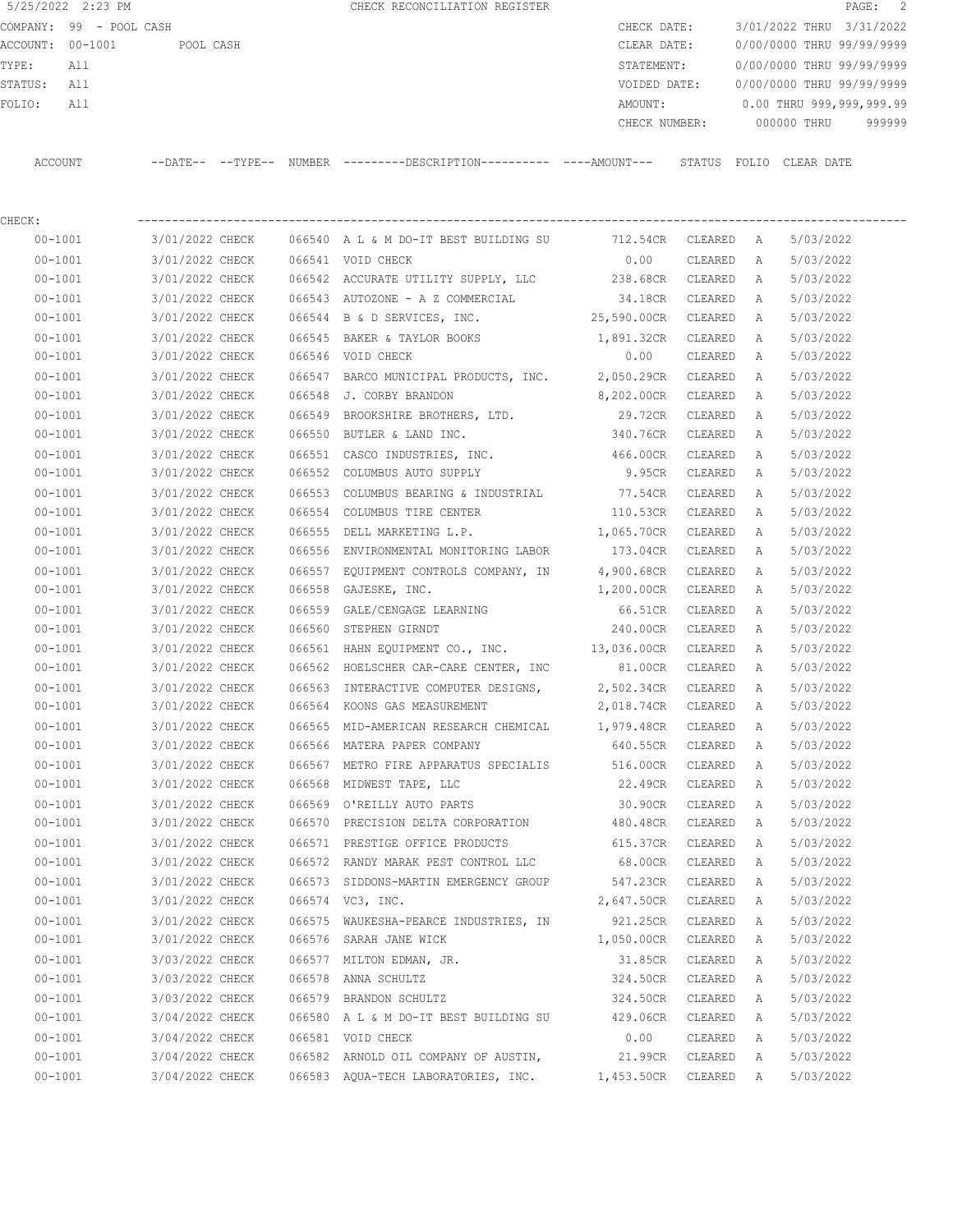|                  | 5/25/2022 2:23 PM       |           | CHECK RECONCILIATION REGISTER |               |                           | PAGE: 3 |  |
|------------------|-------------------------|-----------|-------------------------------|---------------|---------------------------|---------|--|
|                  | COMPANY: 99 - POOL CASH |           |                               | CHECK DATE:   | 3/01/2022 THRU 3/31/2022  |         |  |
| ACCOUNT: 00-1001 |                         | POOL CASH |                               | CLEAR DATE:   | 0/00/0000 THRU 99/99/9999 |         |  |
| TYPE:            | All                     |           |                               | STATEMENT:    | 0/00/0000 THRU 99/99/9999 |         |  |
| STATUS:          | All                     |           |                               | VOIDED DATE:  | 0/00/0000 THRU 99/99/9999 |         |  |
| FOLIO:           | All                     |           |                               | AMOUNT:       | 0.00 THRU 999,999,999.99  |         |  |
|                  |                         |           |                               | CHECK NUMBER: | 000000 THRU               | 999999  |  |
|                  |                         |           |                               |               |                           |         |  |

ACCOUNT --DATE-- --TYPE-- NUMBER ---------DESCRIPTION---------- ----AMOUNT--- STATUS FOLIO CLEAR DATE

CHECK: ---------------------------------------------------------------------------------------------------------------- 00-1001 3/04/2022 CHECK 066584 BAKER & TAYLOR BOOKS 311.72CR CLEARED A 5/03/2022 00-1001 3/04/2022 CHECK 066585 BIRDNEST SERVICES, INC. 180.00CR CLEARED A 5/03/2022 00-1001 3/04/2022 CHECK 066586 CLEAR IMAGE 102.06CR CLEARED A 5/03/2022 00-1001 3/04/2022 CHECK 066587 COLUMBUS BEARING & INDUSTRIAL 131.19CR CLEARED A 5/03/2022 00-1001 3/04/2022 CHECK 066588 COLUMBUS TIRE CENTER 31.44CR CLEARED A 5/03/2022 00-1001 3/04/2022 CHECK 066589 DAVID ZAJICEK, JR. 666.08CR CLEARED A 5/03/2022 00-1001 3/04/2022 CHECK 066590 DEWITT POTH & SON LLC 10.72CR CLEARED A 5/03/2022 00-1001 3/04/2022 CHECK 066591 DXI INDUSTRIES, INC. 1,743.31CR CLEARED A 5/03/2022 00-1001 3/04/2022 CHECK 066592 ENERGY WORLDNET, INC. 1,130.00CR CLEARED A 5/03/2022 00-1001 3/04/2022 CHECK 066593 GALE/CENGAGE LEARNING 74.72CR CLEARED A 5/03/2022 00-1001 3/04/2022 CHECK 066594 INTERACTIVE COMPUTER DESIGNS, 97.50CR CLEARED A 5/03/2022 00-1001 3/04/2022 CHECK 066595 RICHARD L. SAPP 519.99CR CLEARED A 5/03/2022 00-1001 3/04/2022 CHECK 066596 MERCER CONTROLS, INC. 792.00CR CLEARED A 5/03/2022 00-1001 3/04/2022 CHECK 066597 METRO FIRE APPARATUS SPECIALIS 3,491.70CR CLEARED A 5/03/2022 00-1001 3/04/2022 CHECK 066598 O'REILLY AUTO PARTS 50.38CR CLEARED A 5/03/2022 00-1001 3/04/2022 CHECK 066599 PRESTIGE OFFICE PRODUCTS 24.28CR CLEARED A 5/03/2022 00-1001 3/04/2022 CHECK 066600 SAN BERNARD ELECTRIC COOPERATI 273.00CR CLEARED A 5/03/2022 00-1001 3/04/2022 CHECK 066601 RHONDA SCHNEIDER 7.00CR CLEARED A 5/03/2022 00-1001 3/04/2022 CHECK 066602 THE LIBRARY STORE, INC. 201.07CR CLEARED A 5/03/2022 00-1001 3/04/2022 CHECK 066603 TRI-COUNTY FLEET FUELING 7,556.26CR CLEARED A 5/03/2022 00-1001 3/04/2022 CHECK 066604 UNIFIRST HOLDINGS, INC. 847.99CR CLEARED A 5/03/2022 00-1001 3/04/2022 CHECK 066605 VC3, INC. 1,483.02CR CLEARED A 5/03/2022 00-1001 3/08/2022 CHECK 066606 CITY OF COLUMBUS-PETTY CASH 46.24CR CLEARED A 5/03/2022 00-1001 3/08/2022 CHECK 066607 COLEMAN, W V 88.63CR CLEARED A 5/03/2022 00-1001 3/10/2022 CHECK 066608 FREEMAN, HOWARD 111.37CR CLEARED A 5/03/2022 00-1001 3/10/2022 CHECK 066609 KLUMP, BONNIE 82.54CR CLEARED A 5/03/2022 00-1001 3/10/2022 CHECK 066610 LITTLE, THOMAS & FRA 18.37CR OUTSTND A 0/00/0000 00-1001 3/10/2022 CHECK 066611 MORALES, ROGELIO 104.37CR CLEARED A 5/03/2022 00-1001 3/11/2022 CHECK 066612 COLUMBUS COMMUNITY & INDUST. D 49,274.74CR CLEARED A 5/03/2022 00-1001 3/14/2022 CHECK 066613 A L & M DO-IT BEST BUILDING SU 57.49CR CLEARED A 5/03/2022 00-1001 3/14/2022 CHECK 066614 BAKER & TAYLOR BOOKS 289.31CR CLEARED A 5/03/2022 00-1001 3/14/2022 CHECK 066615 BOVEY & COCHRAN, PLLC 2,747.82CR CLEARED A 5/03/2022 00-1001 3/14/2022 CHECK 066616 COLORADO COUNTY CENTRAL APPRAI 4,512.40CR CLEARED A 5/03/2022 00-1001 3/14/2022 CHECK 066617 COLUMBUS PUBLISHING COMPANY IN 196.00CR CLEARED A 5/03/2022 00-1001 3/14/2022 CHECK 066618 COLUMBUS AUTO SUPPLY 15.90CR CLEARED A 5/03/2022 00-1001 3/14/2022 CHECK 066619 COLUMBUS BEARING & INDUSTRIAL 105.14CR CLEARED A 5/03/2022 00-1001 3/14/2022 CHECK 066620 COLUMBUS PLUMBING & SERVICE IN 17.90CR CLEARED A 5/03/2022 00-1001 3/14/2022 CHECK 066621 COLUMBUS TIRE CENTER 851.45CR CLEARED A 5/03/2022 00-1001 3/14/2022 CHECK 066622 DEALERS ELECTRICAL SUPPLY CO. 704.04CR CLEARED A 5/03/2022 00-1001 3/14/2022 CHECK 066623 DUDE SOLUTIONS, INC. 1,615.00CR CLEARED A 5/03/2022 00-1001 3/14/2022 CHECK 066624 FOLLETT SCHOOL SOLUTIONS, INC. 199.00CR CLEARED A 5/03/2022 00-1001 3/14/2022 CHECK 066625 HOELSCHER CAR-CARE CENTER, INC 35.00CR CLEARED A 5/03/2022 00-1001 3/14/2022 CHECK 066626 INTERACTIVE COMPUTER DESIGNS, 11,714.43CR CLEARED A 5/03/2022 00-1001 3/14/2022 CHECK 066627 KOONS GAS MEASUREMENT 3,199.01CR CLEARED A 5/03/2022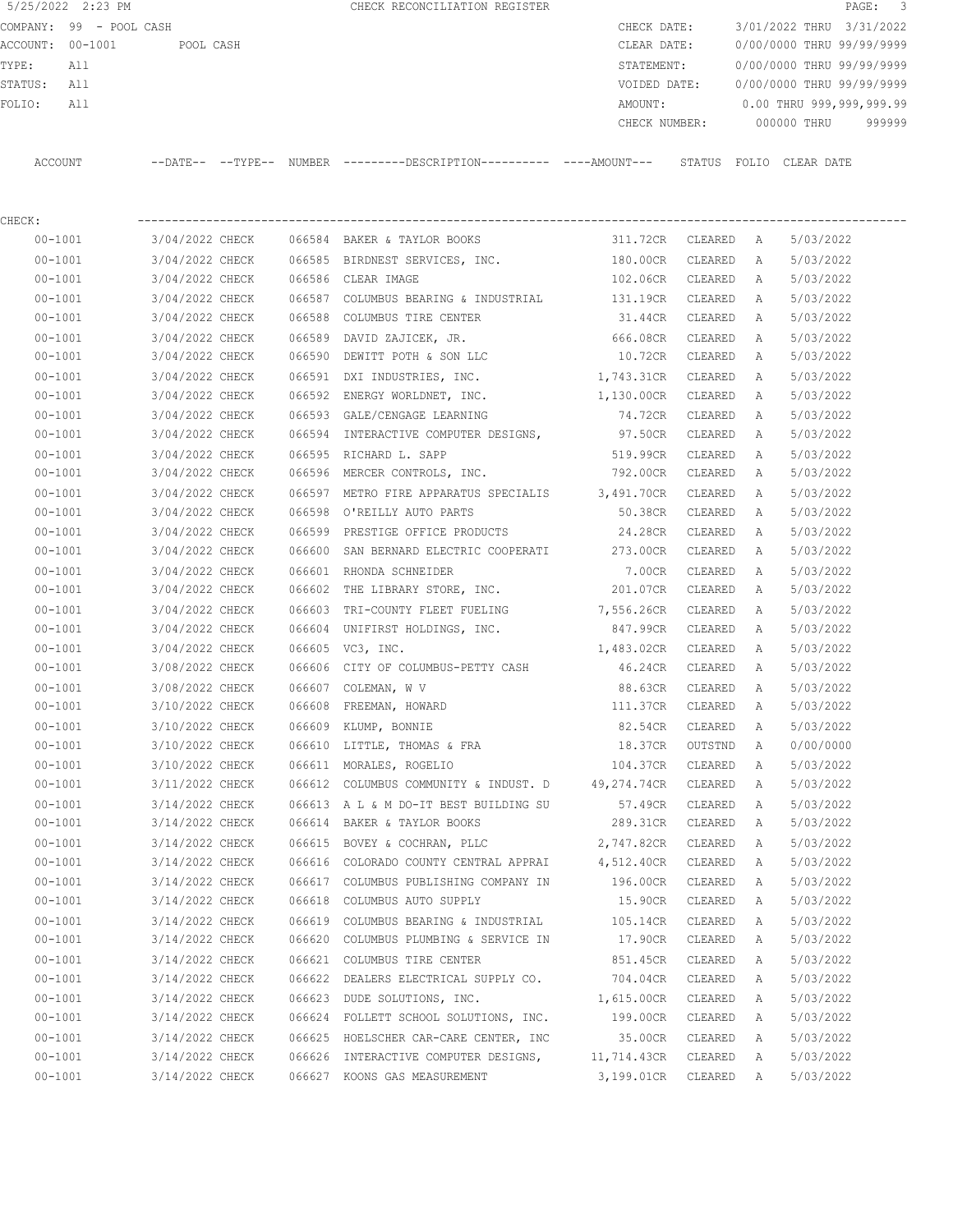|                  | 5/25/2022 2:23 PM       |           |                            | CHECK RECONCILIATION REGISTER                       |               |                         |             | PAGE: 4                   |  |
|------------------|-------------------------|-----------|----------------------------|-----------------------------------------------------|---------------|-------------------------|-------------|---------------------------|--|
|                  | COMPANY: 99 - POOL CASH |           |                            |                                                     | CHECK DATE:   |                         |             | 3/01/2022 THRU 3/31/2022  |  |
| ACCOUNT: 00-1001 |                         | POOL CASH |                            |                                                     | CLEAR DATE:   |                         |             | 0/00/0000 THRU 99/99/9999 |  |
| TYPE:            | All                     |           |                            |                                                     | STATEMENT:    |                         |             | 0/00/0000 THRU 99/99/9999 |  |
| STATUS:          | All                     |           |                            |                                                     | VOIDED DATE:  |                         |             | 0/00/0000 THRU 99/99/9999 |  |
| FOLIO:           | All                     |           |                            |                                                     | AMOUNT:       |                         |             | 0.00 THRU 999,999,999.99  |  |
|                  |                         |           |                            |                                                     | CHECK NUMBER: |                         | 000000 THRU | 999999                    |  |
|                  |                         |           |                            |                                                     |               |                         |             |                           |  |
| ACCOUNT          |                         |           | $--$ DATE $- --$ TYPE $--$ | NUMBER ---------DESCRIPTION---------- ----AMOUNT--- |               | STATUS FOLIO CLEAR DATE |             |                           |  |
|                  |                         |           |                            |                                                     |               |                         |             |                           |  |
|                  |                         |           |                            |                                                     |               |                         |             |                           |  |

| CHECK:      |                                      |        |                                                                   |                    |         |   |           |
|-------------|--------------------------------------|--------|-------------------------------------------------------------------|--------------------|---------|---|-----------|
| $00 - 1001$ |                                      |        |                                                                   | 365.00CR CLEARED A |         |   | 5/03/2022 |
| $00 - 1001$ | 3/14/2022 CHECK                      |        | 066629 O'REILLY AUTO PARTS                                        | 126.73CR           | CLEARED | A | 5/03/2022 |
| $00 - 1001$ | 3/14/2022 CHECK                      | 066630 | PATTILLO, BROWN, & HILL, L.L.P 19,000.00CR                        |                    | CLEARED | A | 5/03/2022 |
| $00 - 1001$ | 3/14/2022 CHECK                      |        | 066631 PERDUE, BRANDON, FIELDER, COLL 1,243.11CR CLEARED          |                    |         | А | 5/03/2022 |
| $00 - 1001$ | 3/14/2022 CHECK                      |        | 066632 PIPELINE ACCIDENTS PREVENTION 65.00CR                      |                    | CLEARED | А | 5/03/2022 |
| $00 - 1001$ | 3/14/2022 CHECK                      |        | 066633 PRESTIGE OFFICE PRODUCTS 73.57CR                           |                    | CLEARED | А | 5/03/2022 |
| $00 - 1001$ |                                      |        | 3/14/2022 CHECK 066634 QUALITY ELECTRONICS                        | 31.90CR            | CLEARED | A | 5/03/2022 |
| $00 - 1001$ |                                      |        | 3/14/2022 CHECK 066635 SIDDONS-MARTIN EMERGENCY GROUP 14,689.91CR |                    | CLEARED | A | 5/03/2022 |
| $00 - 1001$ |                                      |        | 3/14/2022 CHECK 066636 HD SUPPLY FACILITIES MAINTENAN             | 387.39CR           | CLEARED | A | 5/03/2022 |
| $00 - 1001$ | 3/14/2022 CHECK                      |        | 066637 JOSE LARA                                                  | 368.00CR           | CLEARED | A | 5/03/2022 |
| $00 - 1001$ | 3/14/2022 CHECK                      |        | 066638 U S POST OFFICE                                            | 690.00CR CLEARED   |         | A | 5/03/2022 |
| $00 - 1001$ | 3/15/2022 CHECK                      |        | 066639 MILTON EDMAN, JR.                                          | 324.50CR           | CLEARED | A | 5/03/2022 |
| $00 - 1001$ | 3/15/2022 CHECK                      |        | 066640 ANNA SCHULTZ                                               | 140.32CR           | CLEARED | A | 5/03/2022 |
| $00 - 1001$ | 3/21/2022 CHECK                      |        | 066641 U S POST OFFICE                                            | 290.00CR           | CLEARED | A | 5/03/2022 |
| $00 - 1001$ | 3/22/2022 CHECK                      |        | 066642 SUSAN CHANDLER                                             | 58.70CR            | CLEARED | A | 5/03/2022 |
| $00 - 1001$ | 3/24/2022 CHECK                      |        | 066643 U S POST OFFICE                                            | 488.43CR           | CLEARED | Α | 5/03/2022 |
| $00 - 1001$ |                                      |        | 3/25/2022 CHECK 066644 GT DISTRIBUTORS INC. - AUSTIN              | 368.49CR           | OUTSTND | A | 0/00/0000 |
| $00 - 1001$ |                                      |        | 3/28/2022 CHECK 066645 A L & M DO-IT BEST BUILDING SU             | 160.04CR           | OUTSTND | A | 0/00/0000 |
| $00 - 1001$ |                                      |        | 3/28/2022 CHECK 066646 ARNOLD OIL COMPANY OF AUSTIN, 225.37CR     |                    | OUTSTND | A | 0/00/0000 |
| $00 - 1001$ |                                      |        | 3/28/2022 CHECK 066647 ACCURATE UTILITY SUPPLY, LLC 3, 282.38CR   |                    | OUTSTND | A | 0/00/0000 |
| $00 - 1001$ | 3/28/2022 CHECK                      |        | 066648 B & D GRAPHICS                                             | 78.22CR            | OUTSTND | A | 0/00/0000 |
| $00 - 1001$ | 3/28/2022 CHECK                      |        | 066649 BAKER & TAYLOR BOOKS                                       | 478.75CR           | OUTSTND | A | 0/00/0000 |
| $00 - 1001$ | 3/28/2022 CHECK                      |        | 066650 BIOCOPE, INC.                                              | 5,810.00CR         | OUTSTND | А | 0/00/0000 |
| $00 - 1001$ | 3/28/2022 CHECK                      |        | 066651 BOB JOHNSON'S COMPUTER STUFF,                              | 230.00CR           | OUTSTND | A | 0/00/0000 |
| $00 - 1001$ | 3/28/2022 CHECK                      |        | 066652 BROOKSHIRE BROTHERS, LTD.                                  | 22.00CR            | OUTSTND | A | 0/00/0000 |
| $00 - 1001$ | 3/28/2022 CHECK                      | 066653 | COLORADO FEED COMPANY                                             | 254.00CR           | OUTSTND | A | 0/00/0000 |
| $00 - 1001$ | 3/28/2022 CHECK                      |        | 066654 COLUMBUS AUTO SUPPLY                                       | 243.34CR           | OUTSTND | A | 0/00/0000 |
| $00 - 1001$ | 3/28/2022 CHECK                      |        | 066655 COLUMBUS BEARING & INDUSTRIAL 10.95CR                      |                    | OUTSTND | Α | 0/00/0000 |
| $00 - 1001$ | 3/28/2022 CHECK                      |        | 066656 WARREN D GUTHMANN                                          | 42.00CR            | OUTSTND | Α | 0/00/0000 |
| $00 - 1001$ | 3/28/2022 CHECK                      |        | 066657 COLUMBUS TIRE CENTER 666657 COLUMBUS TIRE CENTER           |                    | OUTSTND | Α | 0/00/0000 |
| $00 - 1001$ |                                      |        | 3/28/2022 CHECK 066658 DEL ZOTTO PRODUCTS OF TEXAS, I 1,622.00CR  |                    | OUTSTND | Α | 0/00/0000 |
| $00 - 1001$ | 3/28/2022 CHECK                      |        | 066659 ENVIRONMENTAL MONITORING LABOR                             | 84.00CR            | OUTSTND | A | 0/00/0000 |
| $00 - 1001$ | 3/28/2022 CHECK                      |        | 066660 EQUIPMENT CONTROLS COMPANY, IN 1,313.00CR                  |                    | OUTSTND | A | 0/00/0000 |
| $00 - 1001$ | 3/28/2022 CHECK 066661 GAJESKE, INC. |        |                                                                   | 306.41CR           | OUTSTND | A | 0/00/0000 |
| $00 - 1001$ | 3/28/2022 CHECK                      |        | 066662 HOLES INCORPORATED                                         | 1,250.00CR         | OUTSTND | A | 0/00/0000 |
| $00 - 1001$ | 3/28/2022 CHECK                      |        | 066663 INTERACTIVE COMPUTER DESIGNS,                              | 65.00CR            | OUTSTND | Α | 0/00/0000 |
| $00 - 1001$ | 3/28/2022 CHECK                      |        | 066664 KOONS GAS MEASUREMENT                                      | 274.20CR           | OUTSTND | Α | 0/00/0000 |
| $00 - 1001$ | 3/28/2022 CHECK                      | 066665 | MERCER CONTROLS, INC.                                             | 11,810.74CR        | OUTSTND | Α | 0/00/0000 |
| $00 - 1001$ | 3/28/2022 CHECK                      | 066666 | O'REILLY AUTO PARTS                                               | 37.28CR            | OUTSTND | Α | 0/00/0000 |
| $00 - 1001$ | 3/28/2022 CHECK                      |        | 066667 PRESTIGE OFFICE PRODUCTS                                   | 556.79CR           | OUTSTND | Α | 0/00/0000 |
| $00 - 1001$ | 3/28/2022 CHECK                      | 066668 | SUPAK CONSTRUCTION, INC.                                          | 5,750.00CR         | OUTSTND | Α | 0/00/0000 |
| $00 - 1001$ | 3/28/2022 CHECK                      | 066669 | TEXAS TOOL TRADERS                                                | 451.40CR           | OUTSTND | Α | 0/00/0000 |
| $00 - 1001$ | 3/28/2022 CHECK                      | 066670 | TEXAS WORKFORCE COMMISSION                                        | 395.60CR           | OUTSTND | Α | 0/00/0000 |
| $00 - 1001$ | 3/28/2022 CHECK                      |        | 066671 THE PARADIGM ALLIANCE, INC.                                | 1,737.75CR         | OUTSTND | Α | 0/00/0000 |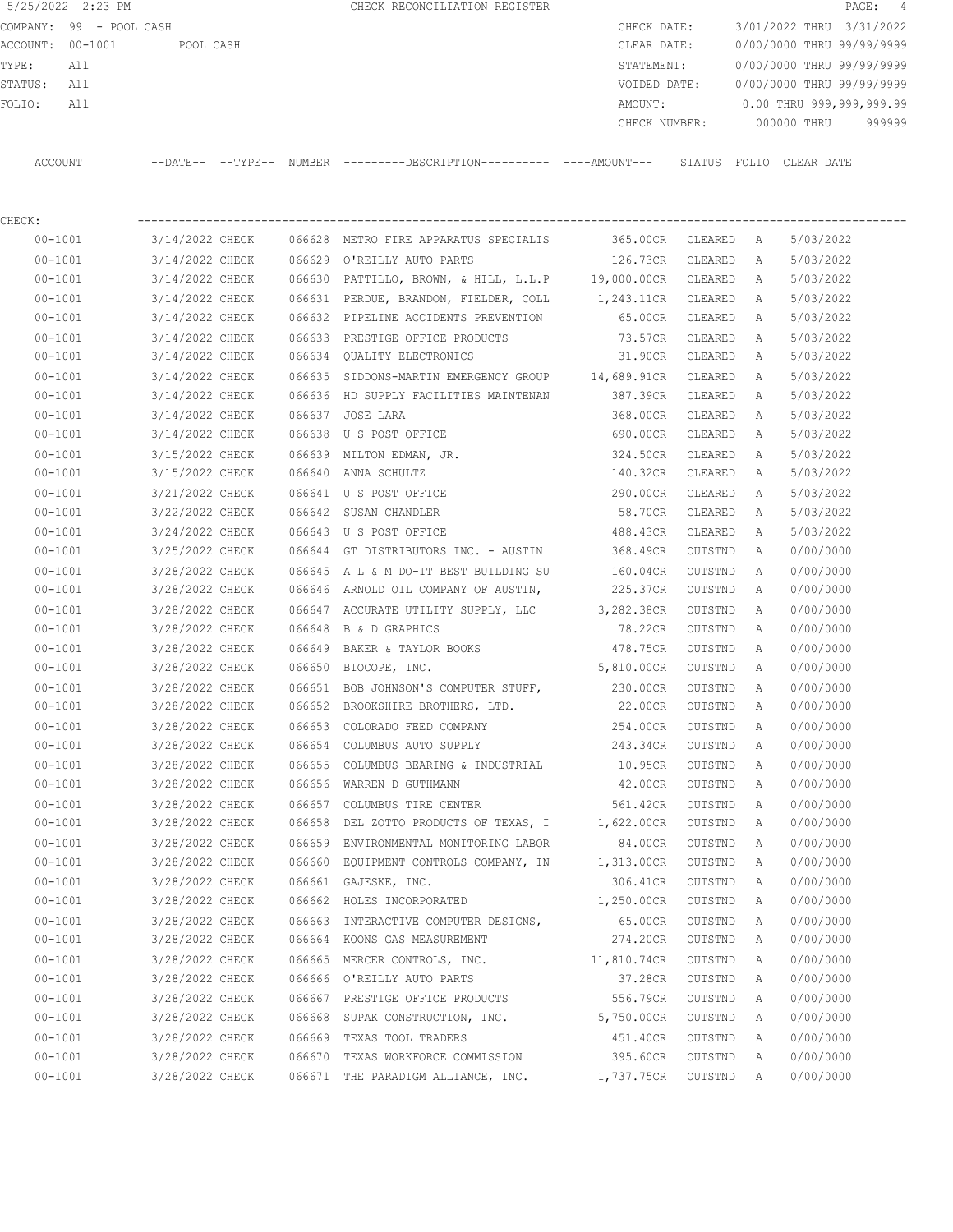| 5/25/2022 2:23 PM          |                   |              | CHECK RECONCILIATION REGISTER                                                                |                                 |           |              | PAGE: 5                             |
|----------------------------|-------------------|--------------|----------------------------------------------------------------------------------------------|---------------------------------|-----------|--------------|-------------------------------------|
| COMPANY: 99 - POOL CASH    |                   |              |                                                                                              | CHECK DATE:                     |           |              | 3/01/2022 THRU 3/31/2022            |
| ACCOUNT: 00-1001           | POOL CASH         |              |                                                                                              | CLEAR DATE:                     |           |              | 0/00/0000 THRU 99/99/9999           |
| TYPE:<br>All               |                   |              |                                                                                              | STATEMENT:                      |           |              | 0/00/0000 THRU 99/99/9999           |
| All<br>STATUS:             |                   |              |                                                                                              | VOIDED DATE:                    |           |              | 0/00/0000 THRU 99/99/9999           |
| All<br>FOLIO:              |                   |              |                                                                                              | AMOUNT:                         |           |              | 0.00 THRU 999,999,999.99            |
|                            |                   |              |                                                                                              |                                 |           |              | CHECK NUMBER: 000000 THRU<br>999999 |
| ACCOUNT                    |                   |              | --DATE-- --TYPE-- NUMBER --------DESCRIPTION---------- ----AMOUNT--- STATUS FOLIO CLEAR DATE |                                 |           |              |                                     |
| CHECK:                     |                   |              |                                                                                              |                                 |           |              |                                     |
| $00 - 1001$                | 3/28/2022 CHECK   | 066672 ULINE |                                                                                              | 246.77CR OUTSTND A              |           |              | 0/00/0000                           |
| $00 - 1001$                |                   |              | 3/28/2022 CHECK 066673 WATCHGUARD, INC.                                                      | 5,105.00CR OUTSTND              |           | A            | 0/00/0000                           |
| $00 - 1001$                | 3/28/2022 CHECK   |              | 066674 SARAH JANE WICK                                                                       | 1,050.00CR OUTSTND              |           | A            | 0/00/0000                           |
| $00 - 1001$                | 3/28/2022 CHECK   |              | 066675 MILTON EDMAN, JR.                                                                     | 600.80CR                        | CLEARED   | Α            | 5/03/2022                           |
| $00 - 1001$                | 3/30/2022 CHECK   |              | 066676 LEGAL SHIELD (PRE-PAID LEGAL) 40.85CR                                                 |                                 | OUTSTND   | Α            | 0/00/0000                           |
| $00 - 1001$                | 3/30/2022 CHECK   | 066677 AFLAC |                                                                                              | 1,826.06CR                      | OUTSTND   | Α            | 0/00/0000                           |
| $00 - 1001$                | 3/30/2022 CHECK   |              | 066678 TEXAS MUNICIPAL POLICE ASSOC. 84.00CR                                                 |                                 | OUTSTND   | Α            | 0/00/0000                           |
| $00 - 1001$                | 3/30/2022 CHECK   |              | 066679 MEDICAL AIR SERVICES ASSOCIATI                                                        | 462.00CR                        | OUTSTND   | Α            | 0/00/0000                           |
| $00 - 1001$                | 3/31/2022 CHECK   |              | 066680 KAYLEE BRUNE                                                                          | 50.54CR                         | OUTSTND   | A            | 0/00/0000                           |
| $00 - 1001$                |                   |              | 3/31/2022 CHECK 066681 CITY OF COLUMBUS-PETTY CASH                                           | 44.18CR                         | CLEARED   | A            | 5/03/2022                           |
| $00 - 1001$                | 3/31/2022 CHECK   |              | 066682 DINAH JACOBS                                                                          | 36.74CR OUTSTND A               |           |              | 0/00/0000                           |
| DEPOSIT:                   |                   |              |                                                                                              |                                 |           |              |                                     |
| $00 - 1001$                | 3/10/2022 DEPOSIT |              | UTILITY TO CONSOL TRANSFER 75,000.00                                                         |                                 | CLEARED G |              | 5/03/2022                           |
| $00 - 1001$                | 3/11/2022 DEPOSIT |              | SALES TAX DEPOSIT                                                                            | 147,824.21                      | CLEARED   | G            | 5/03/2022                           |
| $00 - 1001$                | 3/14/2022 DEPOSIT |              | GENERAL TO CONSOL TRANSFER 50,000.00                                                         |                                 | CLEARED   | G            | 5/03/2022                           |
| $00 - 1001$                | 3/14/2022 DEPOSIT |              | 000001 UTILITY TO CONSOL TRANSFER 100,000.00                                                 |                                 | CLEARED   | G            | 5/03/2022                           |
| $00 - 1001$                | 3/17/2022 DEPOSIT |              | MIXED BEVERAGE DEPOSIT                                                                       | 1,627.87                        | CLEARED   | G            | 5/03/2022                           |
| $00 - 1001$                | 3/24/2022 DEPOSIT |              | UTILITY TO CONSOL TSFR 100,000.00                                                            |                                 | CLEARED   | G            | 5/03/2022                           |
| $00 - 1001$                |                   |              | 3/24/2022 DEPOSIT 000001 GENERAL TO CONSOL TRANSFER                                          | 125,000.00                      | CLEARED   | G            | 5/03/2022                           |
| $00 - 1001$                | 3/29/2022 DEPOSIT |              | REFUND EXT GYM OVER DRAFT                                                                    | 48.72                           | CLEARED   | G            | 5/03/2022                           |
| $00 - 1001$                | 3/31/2022 DEPOSIT |              | CORR GOVT/STATE UTIL DRAFTS                                                                  | 806.52                          | CLEARED   | G            | 5/03/2022                           |
| $00 - 1001$                | 3/31/2022 DEPOSIT |              | 000001 CORR GOVT/STATE UTIL DRAFTS                                                           | 234.50                          | CLEARED   | $\mathbb{G}$ | 5/03/2022                           |
| $00 - 1001$                | 3/31/2022 DEPOSIT |              | 000002 CORR GOVT/STATE UTIL DRAFTS                                                           | 597.82                          | CLEARED   | G            | 5/03/2022                           |
| EFT:                       |                   |              |                                                                                              |                                 |           |              |                                     |
| $00 - 1001$                |                   |              | $3/16/2022$ EFT $000003$ TEXAS DISPOSAL SYSTEMS, INC. $75,478.72$ CR CLEARED A $5/03/2022$   |                                 |           |              |                                     |
| INTEREST:                  |                   |              |                                                                                              |                                 |           |              |                                     |
| $00 - 1001$                |                   |              | 3/31/2022 INTEREST               CONS CHECKING INTEREST                                      | 24.88 CLEARED G 5/03/2022       |           |              |                                     |
| MISCELLANEOUS:             |                   |              |                                                                                              |                                 |           |              |                                     |
| $00 - 1001$                | 3/02/2022 MISC.   |              | PAYROLL DIRECT DEPOSIT                                                                       | 54,758.26CR CLEARED P 5/03/2022 |           |              |                                     |
| 00-1001                    |                   |              | 3/14/2022 MISC. 000622 AMAZON CAPITAL SERVICES VOIDED                                        | 380.60 VOIDED A 3/14/2022       |           |              |                                     |
| 00-1001                    | 3/16/2022 MISC.   |              | PAYROLL DIRECT DEPOSIT                                                                       | 55,874.12CR CLEARED P 5/03/2022 |           |              |                                     |
| 00-1001                    | 3/30/2022 MISC.   |              | PAYROLL DIRECT DEPOSIT                                                                       | 55,826.64CR CLEARED P 5/03/2022 |           |              |                                     |
| TOTALS FOR ACCOUNT 00-1001 |                   |              | CHECK<br>TOTAL:                                                                              | 262,941.44CR                    |           |              |                                     |
|                            |                   |              | DEPOSIT<br>TOTAL:                                                                            | 601,139.64                      |           |              |                                     |
|                            |                   |              | TOTAL:<br>INTEREST                                                                           | 24.88                           |           |              |                                     |
|                            |                   |              | MISCELLANEOUS TOTAL:                                                                         | 166,078.42CR                    |           |              |                                     |
|                            |                   |              | SERVICE CHARGE TOTAL:                                                                        | 0.00                            |           |              |                                     |
|                            |                   |              | EFT<br>TOTAL:                                                                                | 75,478.72CR                     |           |              |                                     |
|                            |                   |              | TOTAL:<br>BANK-DRAFT                                                                         | 266,461.01CR                    |           |              |                                     |